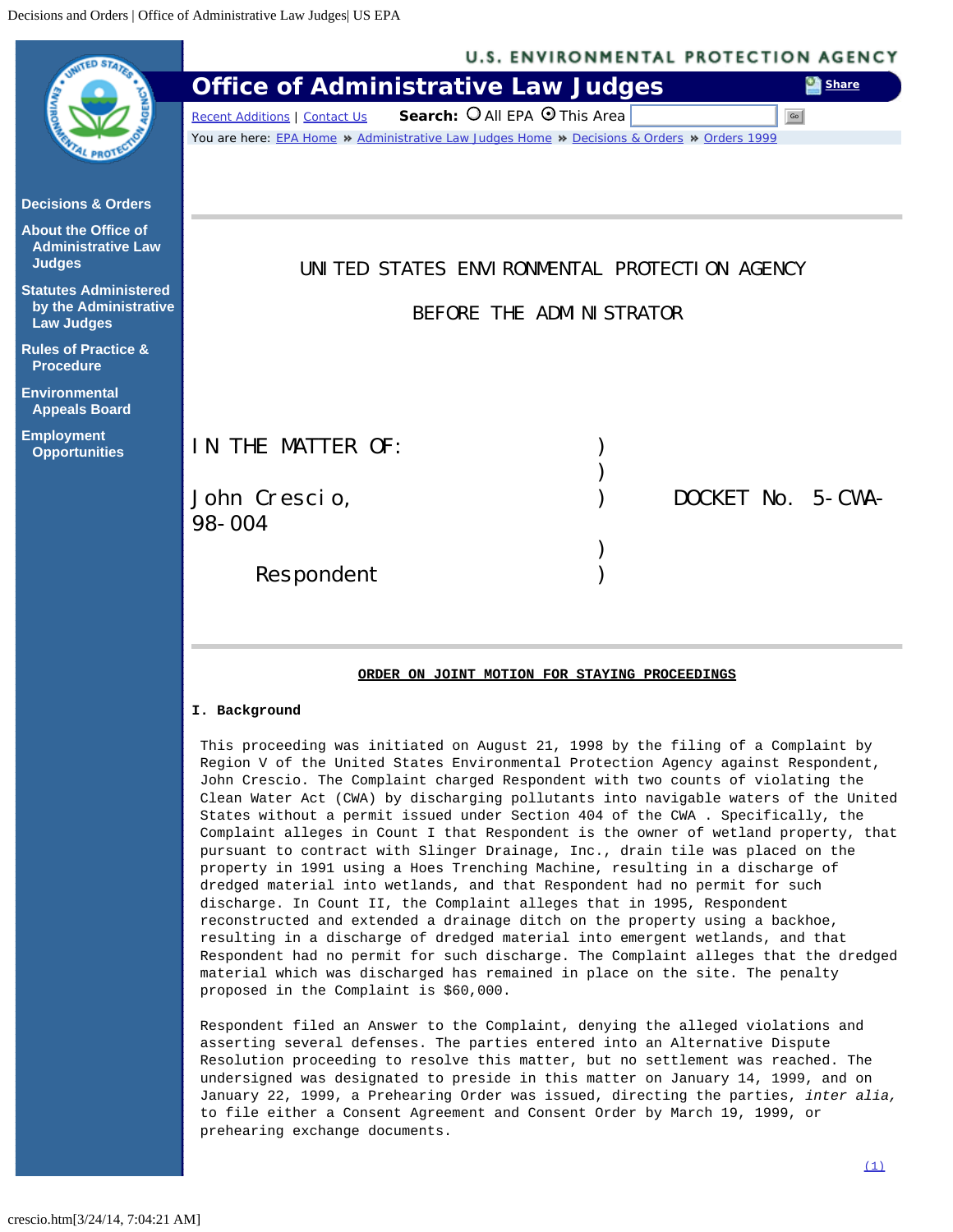On February 12, 1999, the parties filed a Joint Motion for Staying Proceedings. The parties stated therein that the issue of whether soil displaced by a Hoes Trenching Machine is a discharge under Section 301(a) of the CWA is identical to the legal issue currently on appeal before the Environmental Appeals Board (EAB) in *Slinger Drainage, Inc.,* CWA Appeal No. 98-10. The parties assert that the EAB's decision in that case will be dispositive of the present matter, and urge that it should be stayed pending the EAB's decision in *Slinger Drainage.* The parties assert that a stay would avoid duplicative litigation, and to help conserve judicial resources and the parties' resources. The parties suggest that if the EAB reverses the Initial Decision in *Slinger Drainage,* that Complainant may move to dismiss Count I of the Complaint, and if the EAB upholds the Initial Decision, the parties may settle this matter without litigation.

## **II. Discussion**

The parties correctly acknowledge that a stay of proceedings is a matter of discretion for the presiding judge. *See, Landis v. North American Co.,* 299 U.S. 248, 254-55 (1936). In deciding whether to stay a proceeding, EPA administrative law judges have considered the following factors: whether or not the stay will serve the interests of judicial economy, result in unreasonable or unnecessary delay, or eliminate any unnecessary expense and effort; the extent, if any, of hardship resulting from the stay, and of adverse effect on the judge's docket; and the likelihood of records relating to the case being preserved and of witnesses being available at the time of any hearing. *Unitex Chemical Corp.*, EPA Docket No. TSCA-92-H-08, 1993 EPA ALJ LEXIS 146 (ALJ, Order Staying Proceedings, March 18, 1993)(granting a stay of one year or until decision by D.C. Circuit, whichever occurs first, where D.C. Circuit had already scheduled briefs and oral argument, and decision would affect most or all claims in the administrative proceeding); *citing, General Motors Corp.,* EPA Docket No. II-TSCA-PCB-91-0245 (ALJ, Order Staying Proceedings, February 5, 1993); *Fountain Foundry Corp.,* EPA Docket No. CAA-0005-94, 1994 EPA ALJ LEXIS 71 (ALJ, Order Denying Motion to Stay Administrative Proceedings, September 30, 1994)(motion to stay pending district court decision on respondent's motion for declaratory judgment on legal issue denied, where respondent did not demonstrate why judgment on the issue in administrative proceeding would not adequately and more efficiently address it, and where unreasonable delay may result); *Hall-Kimbrell Environmental Services, Inc.,* EPA Docket No. TSCA-II-ASB-92-0235 et al., 1992 EPA ALJ LEXIS 216 (ALJ, Order Denying Motion for Stay and Granting Extension of Time)(motion for stay pending district court decision on complaint against EPA filed by the respondent denied, where administrative proceedings were close to being set for hearing, both forums had jurisdiction over the same question of law, and administrative complaints were filed first).

A federal trial court generally may not grant a stay so extensive that it is "immoderate or indefinite" in duration, and a trial court abuses its discretion by

issuing "a stay of indefinite duration in the absence of a pressing need."  $(2)$ *Landis,* 299 U.S. at 255, 257. In determining whether to stay proceedings indefinitely, a "pressing need" is identified by balancing interests favoring a stay against interests frustrated by a stay, but "[o]verarching this balancing is the court's paramount obligation to exercise jurisdiction timely in cases before it." *Cherokee Nation of Oklahoma v. United States,* 124 F.3d 1413 (Fed. Cir. 1997) (Court of Federal Claims' concern for avoiding duplicative litigation and conserving judicial resources was not "pressing need" sufficient to stay proceedings pending "speculative and protracted" quiet title suits). A motion to stay was denied where a similar issue pending before another court had the propensity to be dispositive of the case, but there were other issues in the case which also were potentially dispositive. *Sam Galloway Ford, Inc. v. Universal Underwriters Insurance Co.*, 793 F.Supp. 1079 (M.D. Fla. 1992). Similarly, where a legal issue in an administrative proceeding was pending on appeal in another proceeding before the EAB, but the respondent had other viable legal and factual defenses not based on that issue, a motion to stay the proceeding was denied. *Chem-Met Services, Inc.,* EPA Docket No. RCRA-V-W-011-92, 1992 EPA ALJ LEXIS 365 (ALJ, Order Denying Motion for Stay, October 16, 1992).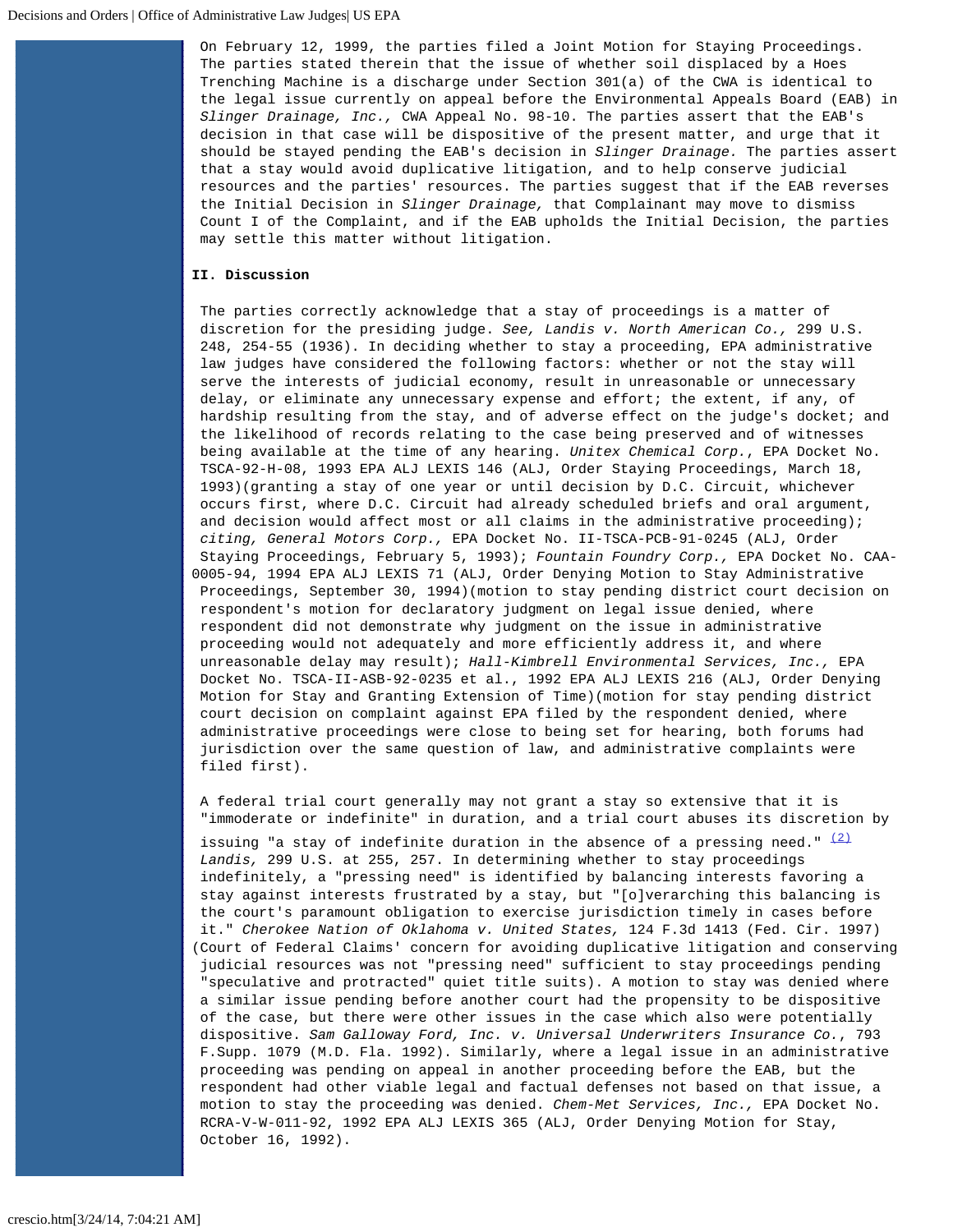In this proceeding, the parties request a stay for an indefinite duration, inasmuch as the time at which the EAB will issue a decision in *Slinger Drainage* is unknown. The appeal in that case was filed on or about September 25, 1998. As of the date of this Order, the EAB has neither scheduled *Slinger Drainage* for oral argument nor set a briefing schedule. Therefore, either a "pressing need" must be demonstrated by the parties, or the stay should be limited in duration.

The present case has much in common with *Slinger Drainage*. Not only is the same violation alleged, *i.e.,* discharging dredged material into a wetland with out a permit, but the same method of discharge is alleged in Count I as in *Slinger Drainage*, namely removal and deposit of dredged material into a wetland using a Hoes Trenching Machine, for the same purpose of installing drain tile, performed by the same company, Slinger Drainage, Inc., which operated the machine. In both cases, the respondents' position is that the use of the Hoes Trenching Machine did not cause the "discharge of a pollutant" within the meaning of the CWA. The parties in the two cases are represented by the same counsel.

Thus, the expense and effort on the part of the parties and their counsel in preparing and filing prehearing exchanges and in litigating this case may be unnecessary in light of the appeal before the EAB in *Slinger Drainage*.

Respondent in this case asserts some defenses which go beyond the issues raised on appeal in *Slinger Drainage,* such as the defense that the site in question is not a wetland as pertaining to the time alleged in the Complaint. However, where Respondent has not opposed a stay on the basis of its additional defenses, denial of a stay on that basis would be unwarranted. Denial of a stay is also not supported by the fact that the allegations of Count II of the Complaint differ to some extent from those in Count I, because many of Respondent's defenses appear to be related to both counts, and the EAB's decision in *Slinger Drainage* may have some bearing on Count II.

However, the parties do not demonstrate a "pressing need" for a stay of indefinite duration, which after some time may become an unreasonable delay, and may adversely affect the presiding judge's docket. The Administrative Procedure Act requires that "within a reasonable time," the agency must "proceed to conclude a matter presented to it." 5 U.S.C. § 555(b). Thus, a stay of this proceeding until the EAB issues its

decision, but no longer than seven months,  $\frac{(3)}{2}$  is appropriate and best serves the interests of judicial economy.

## **III. Order**

- 1. The Joint Motion for Staying Proceedings is **GRANTED.** This proceeding is stayed until a decision is issued by the Environmental Appeals Board in *Slinger Drainage, Inc.,* or until September 27, 1999, whichever occurs first.
- 2. In the event a decision in Slinger Drainage is not issued by September 27, 1999, the parties shall prepare for hearing and shall serve prehearing exchange documents, as directed in the Prehearing Order dated January 22,

October 1, 1999 Complainant's Initial Prehearing Exchange

October 22, 1999 Respondent's Prehearing Exchange November 3, 1999 Complainant's Rebuttal Prehearing Exchange.

- 3. Respondent shall preserve all records which relate in any way to matters<br>referenced in the Complaint without regard to the age of the document, until<br>the conclusion of this proceeding.<br>4. The Environmental Protection Ag
- proceeding.
- 5. In the event any potential witnesses for either party may be unavailable to